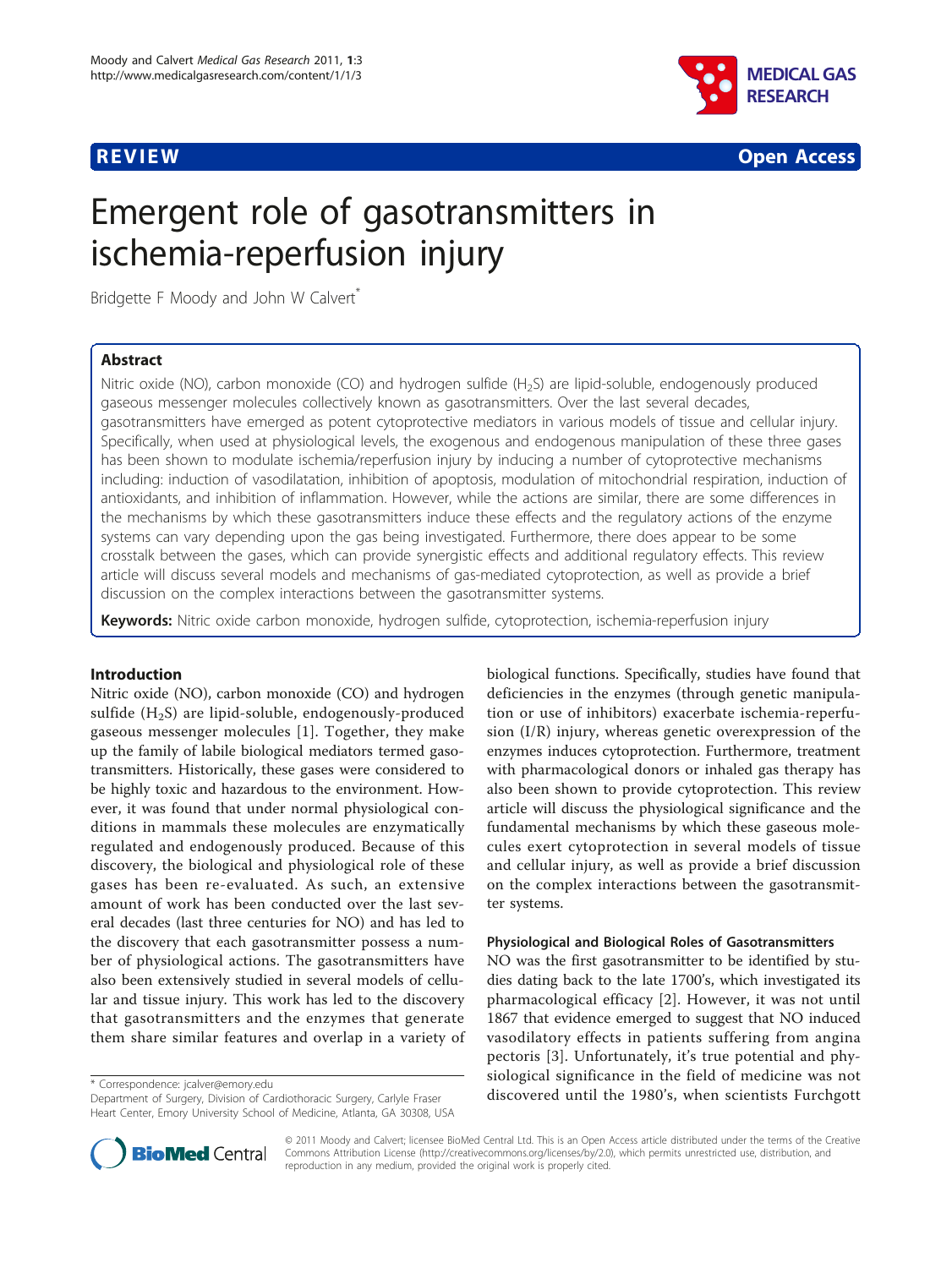and Zawadzki identified NO as an endogenous modulator of vascular tone [[4\]](#page-6-0). NO levels are controlled at the level of synthesis, initiated by the interaction of nitric oxide synthases (NOSs) and calcium-calmodulin stimulation. There are three isoforms of NOS that have been characterized, purified, and cloned: the endothelial isoform (eNOS), the neuronal isoform (nNOS), and the inducible isoform (iNOS). These enzymes generate NO from the guanidine nitrogen of the amino acid L-arginine in the presence of oxygen and NADPH, while forming L-citrulline as a byproduct (Figure 1). NO released from the endothelium enters the target cell and initiates cGMP-dependent protein kinase phosphorylation of myosin, by activating the cytosolic enzyme soluble guanylyl cylase causing a subsequent increase in the intracellular concentration of cyclic GMP (cGMP), which then goes on to regulate smooth muscle relaxation and vasodilatation.

The endogenous source of CO was first identified in 1969 when it was determined that it is derived from the breakdown of heme by the enzyme heme oxygenase (HO) (Figure 2) [\[5](#page-6-0)]. In 1993, a study investigating nonadrenergic/noncholinergic (NANC) neurotransmission in the enteric nervous system identified CO as a vasorelaxant and later confirmed it as the second gasotransmitter [[6,7](#page-6-0)]. Molecular cloning has revealed three known isoforms of heme oxygenase: inducible HO-1 a ubiquitously expressed transcription factor activator that is crucial in oxidative stress response; HO-2 which is constitutively active and controlled by posttranslational modification [\[8\]](#page-6-0); and HO-3 which is similar to HO-2 but considered a less efficient heme catalyst [[9\]](#page-6-0). Similar to NO, CO has been shown to modulate vasorelaxation, vascular smooth muscle cell growth, and tissue injury through elevation of cGMP levels, it is also suggested that local effects of CO may directly influence NO release, and furthermore stimulate adaptive responses and augment gene expression [[10,11\]](#page-6-0).





 $H<sub>2</sub>S$  was the third endogenously produced gasotransmitter to be identified. The production of  $H_2S$  in mammalian systems has been attributed to three principal enzymes (Figure [3\)](#page-2-0): cystathionine  $\beta$ -synthase (CBS), cystathionine  $\gamma$ -lyase (CSE or CGL) and 3-metacaptopyruvate sulfur transferase (3MST). The endogenous production of H2S was initially described in the brain and attributed to CBS activity [[12\]](#page-6-0). However, recent studies have found that ~90% of total  $H_2S$  production in the brain is attributed to 3MST [[13\]](#page-6-0). CBS and CGL are found in all tissues; however CBS is the predominant source of  $H_2S$  in the central nervous system (CNS), whereas CGL is the predominant source in the cardiovascular system. Perhaps the most characterized physiological action of  $H_2S$  is its participation in memory formation as a central component of the process of long-term-potentiation of neuronal circuitry [\[12](#page-6-0)]. Additionally, like NO and CO,  $H_2S$  also mediates smooth muscle relaxation and vasodilation. However, it does so in a guanylyl cyclase/cGMP independent manner [[14,15\]](#page-6-0).

# Cytoprotective Effects of Gasotransmitters

A unique characteristic of gasotransmitters is that they lack conventional regulatory mechanisms, as they have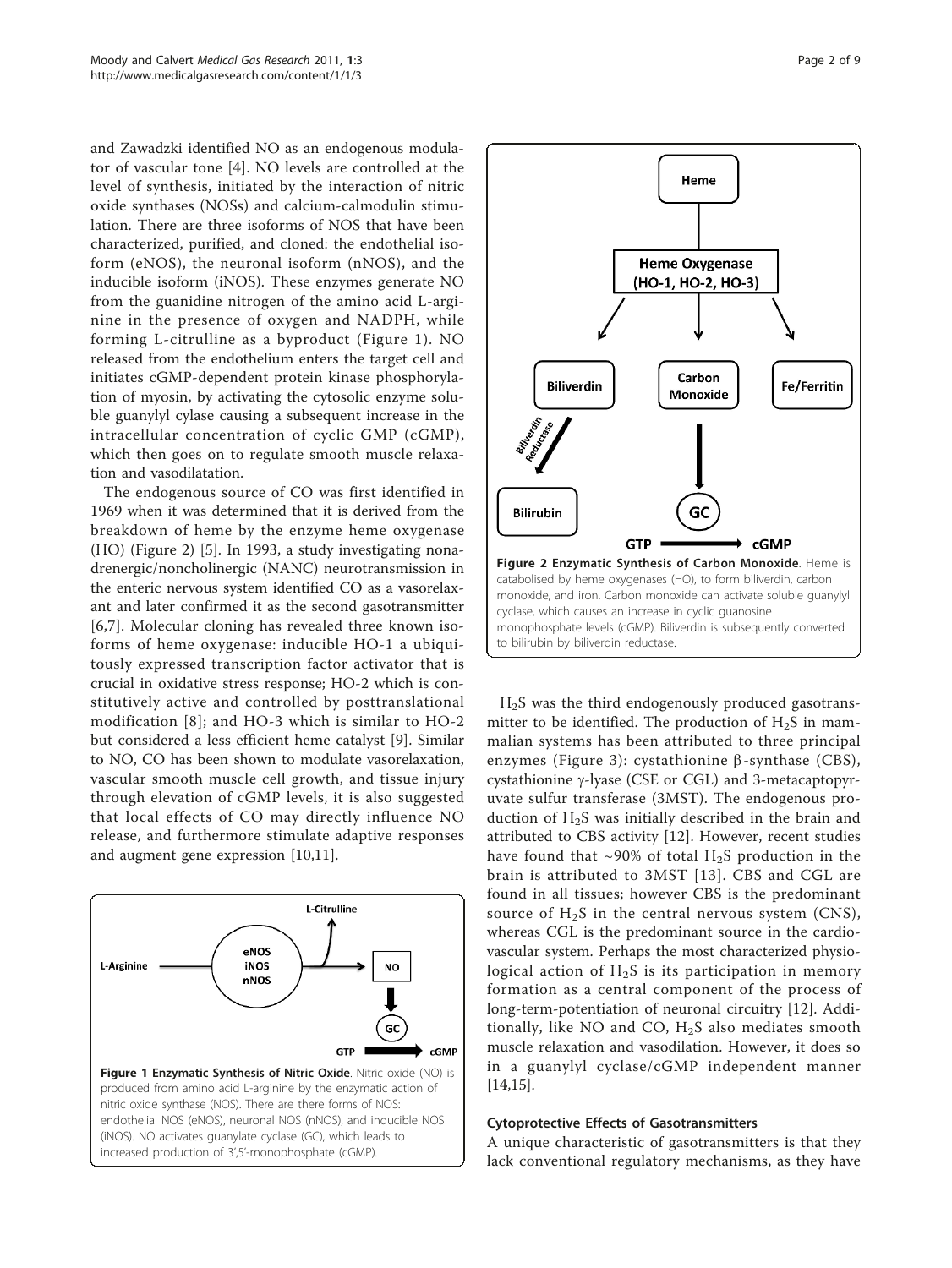<span id="page-2-0"></span>

mercaptopyruvate sulfur transferase (3MST) produces H<sub>2</sub>S through a reaction involving the generation of 3-mercaptopyruvate (3MP) from  $\alpha$ -ketoglutarate ( $\alpha$ -KG) by cysteine aminotransferase (CAT).

the ability to pass messages directly to an intracellular target without the need for receptor or plasma membrane interactions [[16\]](#page-6-0). This makes the gasotransmitters particularly attractive candidates for the treatment of pathological disorders, such as I/R injury. Over the past several decades, studies using animal models and clinical investigations have defined these gaseous molecules as physiological participants in a wide range of profound biochemical and biological functions, and have defined them as potent cytoprotective mediators in various models of tissue and cellular injury. In the physiological range, the exogenous and endogenous manipulation of these three gases has been shown to modulate ischemia/ reperfusion injury, vascular damage, vasodilation, oxidative stress, inflammation, and apoptosis.

#### Myocardial Ischemia-Reperfusion Injury

In terms of cytoprotective effects, NO has been the most investigated gasotransmitter. Specifically, much of this work has focused on the role of endogenously and exogenously derived NO in mediating the effects of myocardial I/R injury [\[17-21](#page-6-0)]. The role of endogenously derived NO has been studied using pharmacological inhibitors against NOS and by genetically targeting each NOS. The role of exogenously derived NO has been studied through the administration of NO in the form of authentic NO gas, NO donors, and more recently nitrite and nitrate. Perhaps the most clear-cut evidence for a protective role of endogenously derived NO in the setting of myocardial injury comes from studies aimed at investigating eNOS [\[22](#page-6-0)]. Studies that have employed the use of mice deficient in eNOS ( $eNOS^{-/-}$ ) have overwhelmingly shown that these mice experience exacerbated infarct sizes and increased myocardial dysfunction in response to myocardial ischemia [\[23-26\]](#page-6-0). In contrast, the overexpression of eNOS has been shown to reduce the size of myocardial infarction and increase myocardial function in the same experimental models of injury [[27](#page-6-0)-[29\]](#page-6-0). Early studies reported that a deficiency of nNOS or iNOS did not affect infarct size in response to acute myocardial ischemia [[24,28](#page-6-0),[30](#page-6-0)-[32\]](#page-6-0). However, more recent evidence suggests that nNOS plays a crucial role in preventing adverse left ventricular remodeling and ventricular arrhythmias and maintaining myocardial  $\beta$ adrenergic reserve after myocardial infarction [[33](#page-6-0),[34](#page-6-0)]. Likewise, new evidence has emerged to suggest that gene transfer of iNOS affords cardioprotection against myocardial I/R injury [\[35,36](#page-6-0)]. Taken together, these studies clearly demonstrate that endogenously produced NO has the ability to protect the heart from I/R injury.

Extensive work has also investigated the use of NO as a viable pharmacological approach for the treatment of I/R injury. Inhaled NO gas therapy initiated just before or during coronary artery reperfusion has been shown to be an effective means to rapidly increase the accumulation of NO metabolites in blood and tissues and to provide protection against myocardial I/R injury [\[37,38](#page-6-0)]. Additionally, the class of drugs known as NONOates, which release NO in a pH-dependent, first order process have repeatedly been reported to provide cardioprotection in experimental models of myocardial I/R injury [[39,40](#page-6-0)]. NONOates are not the only pharmacological agents that can provide protection by increasing the bioavailability of NO, as it has clearly been shown that statins, metformin, adiponectin, and estrogen provide cardioprotection by increasing the production of NO from eNOS [[28](#page-6-0),[29](#page-6-0),[41](#page-6-0)-[44\]](#page-7-0). The use of NO as a therapeutic agent in the treatment of myocardial I/R injury has not been without some controversy, as there have been some studies to report negative effects. In 2001 a comprehensive review investigating the role of NO in modulating myocardial injury spanning from 1991-2001 found that 73% of the studies reported that NO (endogenous or exogenous) was cardioprotective, whereas 12% reported that NO was detrimental [[17\]](#page-6-0). Further investigation of NO efficacy in myocardial I/R have suggested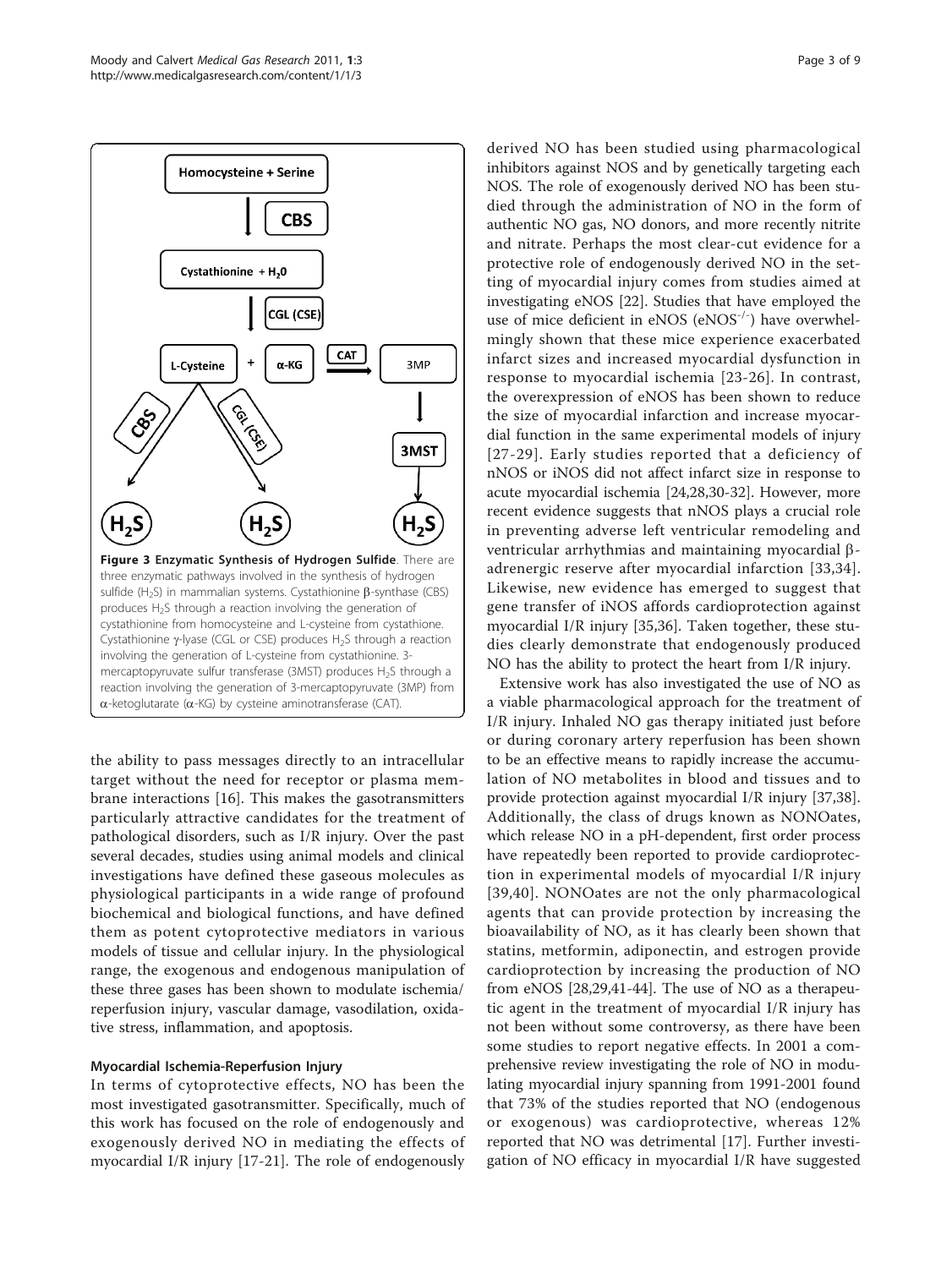the cause for discrepancies between the opposing findings can be explained by dosing inconsistencies, as it is suggested that physiological levels (i.e., nanomolar) of NO promote cytoprotection, while suprapharmacological levels (i.e. high micromolar and milimolar) mediate cellular necrosis and apoptosis [[17,21](#page-6-0)].

Enhanced expression of HO-1 and its degradation products have been shown to augment multiple intracellular cytoprotective pathways. In particular, HO- 1 protein expression is significantly up-regulated in myocardial infarction [[45](#page-7-0)], and hypoxia-induced upregulation of HO-1 in the heart has been shown to significantly increase CO production [[46\]](#page-7-0). Predictably, studies investigating myocardial damage in HO-1 knockout mice following MI have reported [[32\]](#page-6-0) exacerbated myocardial injury, increased ROS production, and decreased endogenous CO production. However, at low levels exogenous CO has been shown to stimulate cardioprotection in HO-1 knockout mice, and rat hearts during I/R [[47\]](#page-7-0). The role of endogenous CO in cardioprotection has also been demonstrated using carbon monoxidereleasing molecules (CO-RMs) to elicit pharmacological activities in myocardial cells against I/R injury [[48\]](#page-7-0). Taken together, these studies suggest the use HO-1 induced CO production and direct administration of CO provide potential therapeutic alternatives for the pharmacological regulation of myocardial I/R injury [[9,](#page-6-0)[49,50](#page-7-0)].

An increasing number of studies also provide evidence that both exogenous and endogenous  $H_2S$  exert cytoprotective effects [[51](#page-7-0)], especially against myocardial I/R injury [[52\]](#page-7-0) Studies have found that, targeted deletion and genetic manipulation of CGL leads to modification of  $H_2S$  expression in the aorta, heart, and serum [[53](#page-7-0)]. Johansen first investigated exogenous pre-treatment of H2S using a Lagendorff hanging heart model, and found that  $H_2S$  administration caused a reduction in infarct size and suppressed myocardial I/R injury [\[54](#page-7-0)]. Similarly, *in vitro* studies have found that pretreatment with  $H_2S$ reduces myocardial necrosis, decreases cardiomyocyte death, improves mitochondrial function [[55](#page-7-0)] and increases myocyte contractility [[56,57\]](#page-7-0). In vivo models of myocardial I/R have provided further support suggesting the cardioprotective effects of  $H_2S$ . Studies using murine models I/R injury have shown that of treatment with  $H<sub>2</sub>S$  prior to myocardial ischemia significantly reduces infarct size, and  $H_2S$  administered at the time of reperfusion has been shown to reduce infarct size and exert dose dependent cardioprotection [[43](#page-7-0),[58\]](#page-7-0). However, when the production of  $H_2S$  is reduced by pharmalogical inhibition prior to myocardial ischemia, mice experience exacerbated myocardial injury [[58\]](#page-7-0). Further evidence that  $H_2S$  confers cardioprotection has been shown by genetically altering CGL expression. Mice deficient in CGL  $(CGL^{-/-})$  have been reported to experience decreased myocardial function, reduced serum  $H_2S$ levels, pronounced hypertension, diminished endothelium-dependent vasodilation, and significantly larger areas of myocardial infarction compared to wild-type control animals [[58](#page-7-0)-[60\]](#page-7-0). However, a recent study investigating the hemodynamic effects of H2S reported that  $CGL^{-1}$  mice did not display a significant difference in blood pressure when compared to wild-type mice [[61](#page-7-0)]. The discrepancy between these two studies might be partly due to the genetic background of the mice used, which indicates that more research is needed to confirm the effects of CGL inhibition on blood pressure. Furthermore, specific overexpression of CGL has been shown to increase  $H_2S$  production in the heart, and reduce the degree of injury following myocardial I/R [[58\]](#page-7-0). These findings suggest that therapy targeting endogenous and exogenous  $H_2S$  may offer cytoprotection against myocardial I/R injury.

## Other Models of Ischemia-Reperfusion Injury

The cytoprotective effects of gasotransmitter therapy are not limited to myocardial I/R injury, as NO and  $H_2S$ have been shown to confer protection in other organ systems, such as the liver, kidney, and brain. Hepatic I/R injury is oftentimes associated with liver surgery, hepatic transplantation, and hepatic resection. NO modulates hepatocellular/tissue injury through its participation in neutrophil adhesion, platelet aggregation and maintenance of normal vascular permeability [\[62](#page-7-0)]. Kuroki et al investigated the role of nitroprusside in the pathogenesis of hepatic I/R injury using a rat model, and reported that it enhances hepatic microcirculation, decreases LDH serum levels and reduces hepatocyte damage [\[63](#page-7-0)]. H2S therapy has also been shown to reduce serum alanine aminotransferase (ALT) and aspartate aminotransferase (AST) levels following hepatic ischemiareperfusion [[41\]](#page-6-0), and to inhibit lipid peroxidation as well as decrease inflammation [[64,65\]](#page-7-0). In 2007, Tripatara and colleagues used a rat model of renal I/R injury to demonstrate attenuation of renal dysfunction and injury in response to topical treatment with sodium nitrite [[66\]](#page-7-0). In addition, Unal and colleagues [\[67](#page-7-0)] have investigated the effects of nitroprusside and antioxidant vitamins C and E, using rat kidney I/R models and found that nitroprusside inhibited xanthine oxidase and provided a preventive influence in renal I/R injury than the antioxidant vitamins C+E. Tripatara and colleagues also investigated the endogenous and exogenous effects of  $H<sub>2</sub>S$  in renal I/R injury, and found that CGL inhibition causes a significant decrease in renal function and that topical  $H_2S$  therapy applied to the kidney prior to ischemia improves renal function and attenuates renal I/R injury [\[68](#page-7-0)]. More evidence regarding the efficacy of NO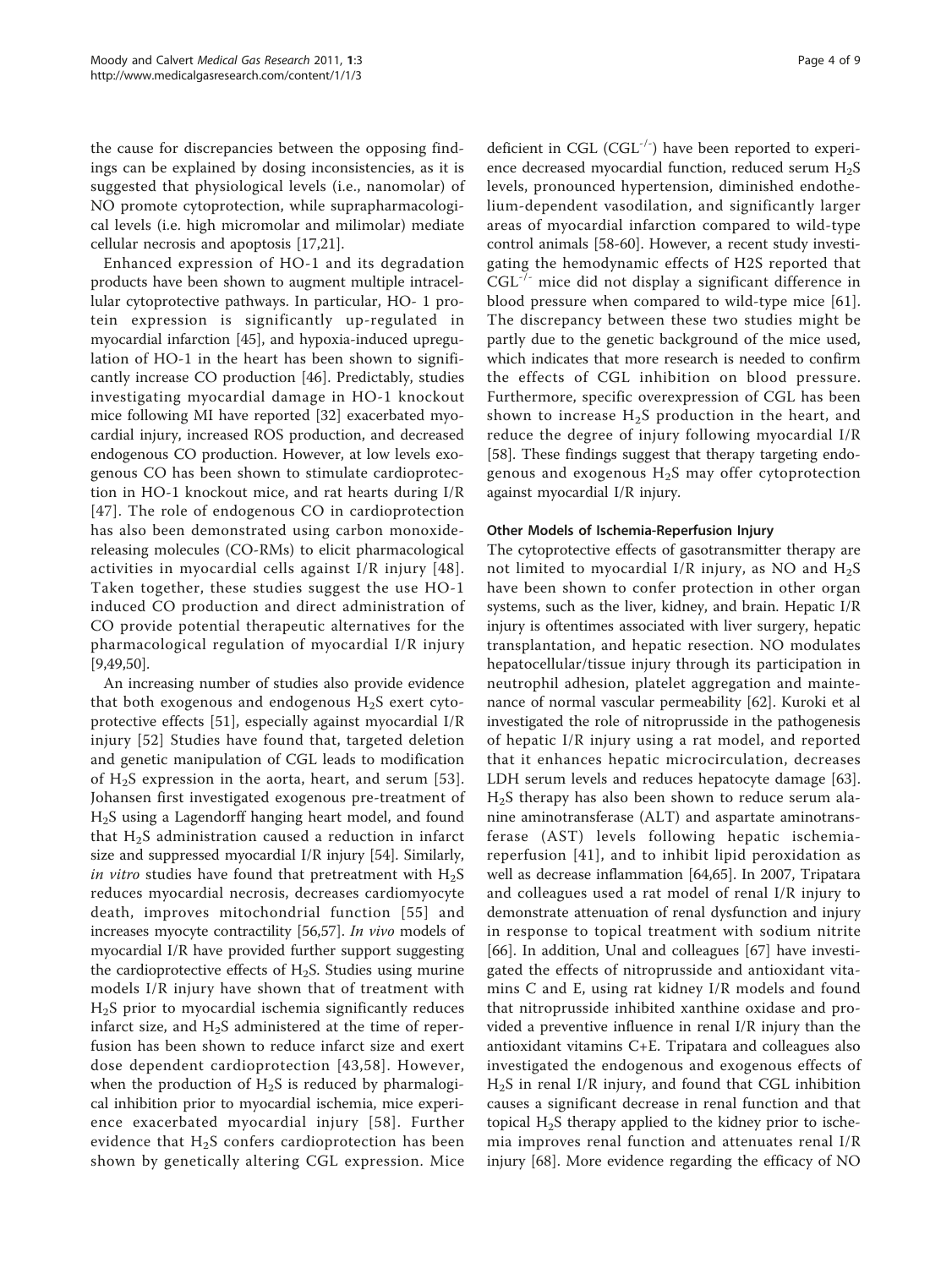and  $H<sub>2</sub>S$  therapy has been demonstrated in models of cerebral ischemia. Chen examined the effect of eNOS production in cerebral ischemia using  $eNOS^{-/-}$  mice [[69](#page-7-0)]. Predictably, the  $eNOS^{-1}$  mice displayed a significant decrease in neurological function, attenuation of angiogenesis, and decreased cell proliferation. Other studies have reported the benefits of intravenous sodium nitrite infusion at the time of reperfusion as means to restore cerebral blood flow, and decrease infarct volume [[70](#page-7-0),[71\]](#page-7-0). Furthermore, administration of the exogenous NO donor ZJM-289 has been shown to increase eNOS expression, cGMP, and NO after cerebral ischemia. Moreover, administration of H2S following cerebral ischemia has been shown to reduce infarct size, increase  $H<sub>2</sub>S$  levels in the brain and provides neuroprotection by inducing hypothermia  $(30.8 \pm 0.7^{\circ}C)$  [[72](#page-7-0)]. However, contrasting studies have shown  $H_2S$  administration significantly increases cerebral infarct volume in rats following middle cerebral artery occlusion [[73](#page-7-0)]. A recent study has reported that the neuroprotective effects of  $H<sub>2</sub>S$  are concentration dependent [[74\]](#page-7-0), and that administration of  $H_2S$  increases fetal GSH levels in the brain, decreases cerebral I/R injury and protects against oxida-tive stress in utero [[75](#page-7-0)]. Additionally,  $H_2S$  has been shown to reduce neuronal cell death in a murine model of cardiac arrest/cardiopulmonary resuscitation [\[76\]](#page-7-0). Thus, additional studies are certainly needed to address the reported discrepancies in models of cerebral injury.

Exposure to CO has been shown to promote cell survival, decrease necrosis, prevent graft rejection and promote tissue protection during organ transplantation [[40](#page-6-0),[77\]](#page-7-0). Exposure of the graft donor as well as the graft (during ischemia) to exogenous CO and HO-1 derived CO has been shown to restore graft function, reduce generation of ROS and thus prevent cytotoxic tissue injury. Overexpression of HO-1 has been shown to reduce intragraft apoptosis [[78\]](#page-7-0) and suppress vascular injury. Akamatsu and colleagues used HO-1 preconditioning to demonstrate retention of functional viability in cardiomyocyte cellular grafts after implantation [[79\]](#page-7-0). Yoshida and colleagues, exposed isolated rat hearts to CO at high pressure, and reported organ preservation, attenuation of intracellular decomposition and prevention of necrosis [[80\]](#page-7-0). Other studies have demonstrated HO-1 increases survival after cardiac transplant and HO-induced CO protects tissue in mouse-to-rat cardiac transplantation [[81](#page-7-0)]. Additionally, at physiological levels CO inhalation was found to exert tissue protection in lung transplantation [[82\]](#page-7-0), and HO-1 overexpression has been shown to regulate a cascade of cytoprotective effects in immune response to organ transplantation [[83\]](#page-7-0). Currently the US food and Drug administration has granted an orphan drug safety and tolerability study for CO inhalation therapy in the reduction of delayed graft function, and solid organ transplant preservation.

In summary, extensive research performed in recent years has clearly demonstrated that the efficacy of gasotransmitter therapy in ameliorating in vitro or in vivo I/ R injury. Most importantly, these studies have provided important information regarding the doses of each gas that provide cytoprotection and suggest that the use of these gases at or near the levels considered to be produced under physiological conditions in vivo is optimal to protect a number of organs including the heart, liver, kidney, and brain.

# Summary of Cytoprotective Mechanisms and Evidence for Gasotransmitter Crosstalk

So far, this review has provided evidence supporting the multifaceted role of gasotransmitters in cytoprotection and as such has highlighted the similarities between all three gases. For instance, all are naturally produced in the body and are constantly participating in biological responses within target tissues and organs [\[84\]](#page-7-0). The rate of  $NO/CO/H<sub>2</sub>S$  production, cytoprotection and clearance vary with time, dose concentration, and enzymatic mediators. Even the enzymes responsible for biosynthesis of gastrotransmitters show parallel similarities and in the case of NO and CO can be classified as constitutive (eNOS, nNOS, and HO-2) or inducible (iNOS, and HO1). Importantly, all three gasotransmitters possess similar physiological actions that could account for the observed cytoprotective effects (Figure 4). For example, all three can: (1) induce vasodilatation by activating the

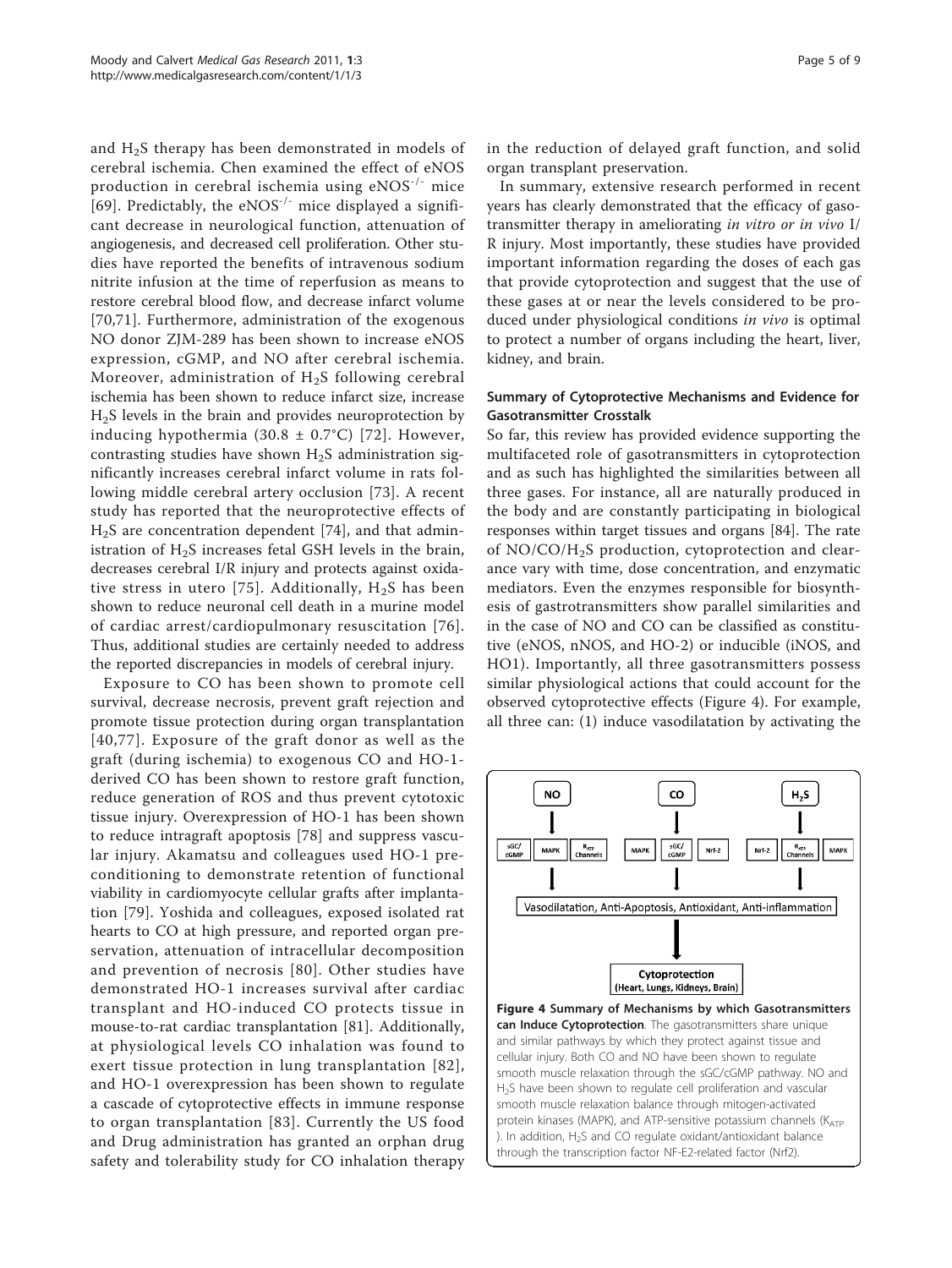sGC/cGMP pathway (NO and CO) [\[85](#page-8-0)] or by activating ATP-sensitive K<sup>+</sup> (K<sub>ATP</sub>) channels (H<sub>2</sub>S) [[15](#page-6-0)]; (2) inhibit apoptosis by directly interacting with the apoptotic machinery [[86](#page-8-0)] or by increasing the expression of antiapoptogens, such as HSP90, HSP70, and Bcl-2 [[43](#page-7-0)]; (3) modulate mitochondrial respiration [[17,](#page-6-0)[58,](#page-7-0)[87](#page-8-0)]; (4) induce antioxidants [\[58,81\]](#page-7-0) and (5) inhibit inflammation [[88](#page-8-0)-[91\]](#page-8-0). However, while the actions are similar, there are some differences in the mechanisms by which these gasotransmitters induce these effects and the regulatory actions of the enzyme systems can vary depending upon the gas being investigated. Furthermore, there does appear to be some crosstalk between the gases, which can provide synergistic effects and additional regulatory effects. The rest of this article will provide a brief discussion on the complex interactions between the gasotransmitter systems.

We will begin with the interaction between NO and  $H<sub>2</sub>S$ . Like NO,  $H<sub>2</sub>S$  is produced in the endothelium as well as SMCs [\[92\]](#page-8-0), and mediates acute regulation by vasorelaxative hormones through calmodulin and IP<sub>3</sub> dependent pathways [[93](#page-8-0)]. There appears to be a close interaction between  $H_2S$  and NO, with NO amplifying the inhibitory effect of  $H_2S$  and  $H_2S$  tissue specific acti-vation of eNOS [[94\]](#page-8-0). In particular, NO and  $H_2S$  have been suggested to collaborate in regulating vascular homeostasis and vasodilation [\[14](#page-6-0)]. Additional evidence suggests that NO can increase CGL activity acutely, and that chronic exposure to NO up-regulates CGL expression. Moreover, at low concentrations  $H_2S$  has been shown to enhance the release of NO from vascular endothelium and increase the vasorelaxant effect of the NO donor sodium nitroprusside [[15\]](#page-6-0).

CO and NO share apparent similarities in structure, molecular weight and solubility [[95](#page-8-0)]. Both NO and CO interact with iron (Fe) to form 5 or 6 coordinated haem complexes, which result in conformational changes and activation of the sGC/cGMP pathway [[85](#page-8-0)]. Thus, many of the biological effects of CO are similar to NO, including its anti-apoptotic, anti-proliferative and anti-inflammatory mechanisms. Other studies have confirmed the participation of both NO and CO-mediated signaling cascades in immune suppression of platelet aggregation and neurotransmission [[96\]](#page-8-0). In addition to regulating vascular cell growth, CO influences cell survival by blocking cytokine-mediated mitochondrial release of cytochrome C [[97](#page-8-0)] and has been shown to influence hepatoprotection through the transcriptional upregulation of iNOS in the liver. Both exogenously administered or endogenously released NO stimulates HO-1 gene expression and CO production [\[32](#page-6-0),[97](#page-8-0)]. Furthermore, CO and NO have been shown to participate in vasoactive cross talk, influencing: growth factors, anti-inflammatory mediators, angiogenesis and vascular remodeling [[98,99\]](#page-8-0).

The crosstalk between  $H_2S$  and CO has been the least studied, as there are only a few studies which have addressed this interactions. Zhang and colleagues [\[100](#page-8-0)] were one of the first to investigate the physiological and pathological interactions of CO and H2S and found that exogenous  $H_2S$  can upregulate the CO/HO pathway during hypoxic pulmonary hypertension. Additionally, in much the same manner to that described for NO,  $H_2S$ increases the expression of HO-1 in a Nrf-2 dependent manner [\[43](#page-7-0)].

# Conclusion

The studies mentioned in this review have identified the therapeutic potential and translational opportunities of gasotransmitters as potent cytoprotective molecules. So far, the exogenous administration, endogenous manipulation and use of genetically modified animals has been successful in demonstrating gasotransmitter-mediated cytoprotection in models of I/R injury and other forms of disease. In addition, the gasotransmitters have been shown to play a pivotal role in the regulation of cell functions and in the reduction of tissue injury by activation of a number of prosurvival pathways. However, there are still a number of questions that remain to be answered, especially in relation to the interactions between the gases. For instance, the exact correlation between these gases in the various pathways of cytoprotection has yet to be fully investigated [[101](#page-8-0)]. It is also not known if using some variation of  $NO/CO/H<sub>2</sub>S$ , as a combination therapy will provide synergistic effects in the treatment of ischemic disorders. Therefore, additional studies designed to examine  $NO/CO/H<sub>2</sub>S$  cross talk will provide better comprehension concerning this issue, as well as new insights into their interactions. In addition, it is important to recognize a need for the development of consistent dosing and measurement techniques for the advancement of gasotransmitters in pharmalogical research. Because the regulation, expression and function of these gaseous molecules are so complex, optimal alterations in synthesis and activity will possibly provide novel therapeutic opportunities for the treatment of a number of pathophysiological conditions.

#### List of Abbreviations

3MST: 3-metacaptopyruvate sulfur transferase; ALT: alanine aminotransferase; AST: aspartate aminotransferase; Bcl-2: B-cell lymphoma 2; CBS: cystathionine β-synthase; CGL: cystathionine γ-lyase; cGMP: cyclic guanosine monophosphate; CNS: central nervous system; CO: carbon monoxide; CO-RM: carbon monoxide -releasing molecules; eNOS: endothelial nitric oxide synthase; Fe: iron; GC: guanylyl cylase; H<sub>2</sub>S: hydrogen sulfide; HO: heme oxygenase; HSP: heat shock protein; I/R: ischemia reperfusion; iNOS: inducible nitric oxide synthase; IP3: inositol trisphosphate; KATP: ATP-sensitive K<sup>+</sup> channels; MI/R: myocardial ischemia reperfusion; NADPH: nicotinamide adenine dinucleotide phosphate-oxidase; NANC: nonadrenergic/ noncholinergic; nNOS: neuronal nitric oxide synthase; NO: nitric oxide; NOS: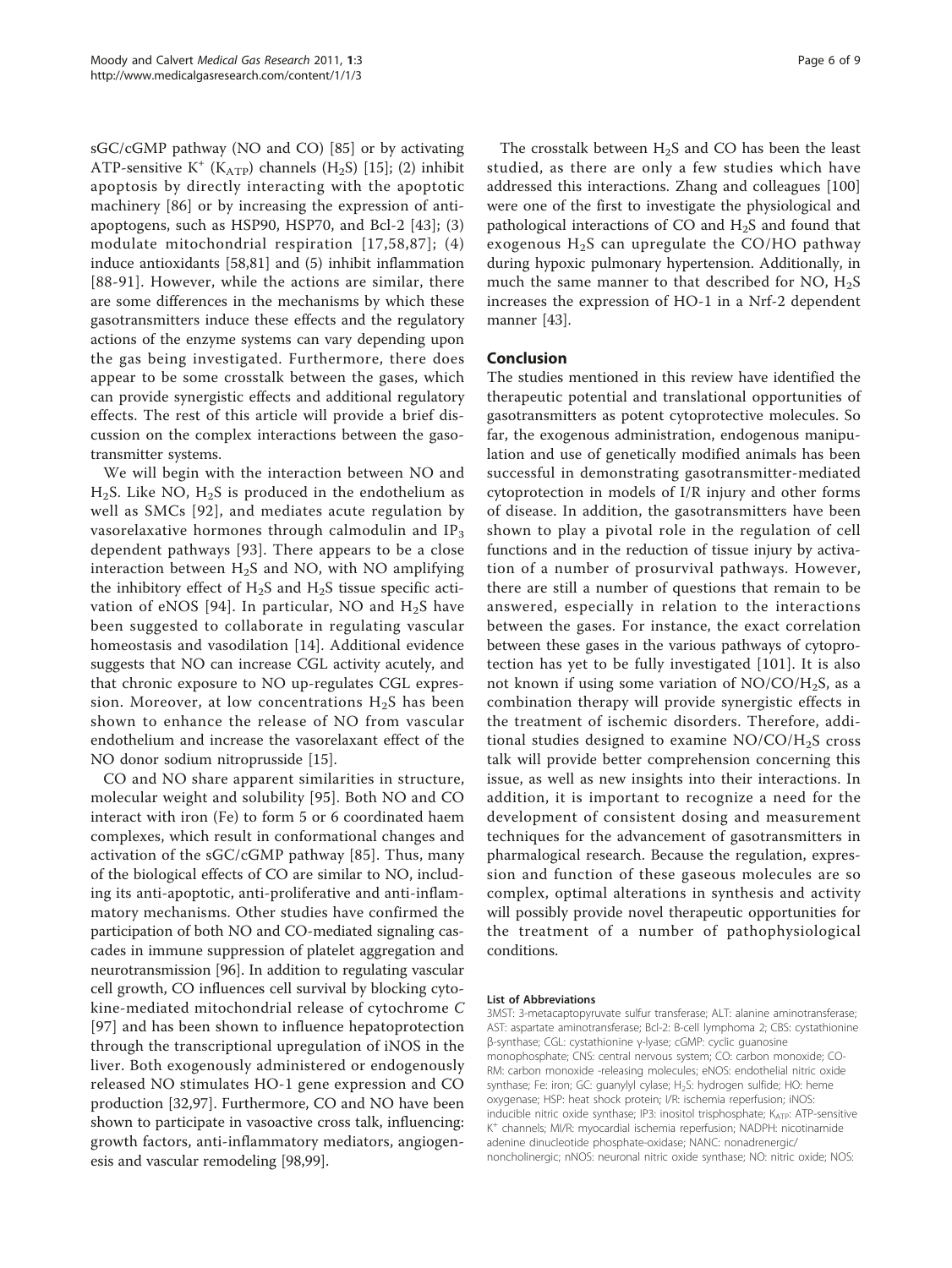<span id="page-6-0"></span>nitric oxide synthase; Nrf2: nuclear factor-E2-related factor-2; SMC: smooth muscle cell.

#### Acknowledgements

Supported by grants from the American Diabetes Association (7-09-BS-26) and the National Institutes of Health (NIH) National Heart Lung and Blood Institute (1R01HL098481-01) to JWC. This work was also supported by funding from the Carlyle Fraser Heart Center (CFHC) of Emory University Hospital Midtown.

#### Authors' contributions

BFM and JWC wrote the manuscript. All authors have read and approved the final manuscript.

#### Competing interests

The authors declare that they have no competing interests.

#### Received: 2 February 2011 Accepted: 27 April 2011 Published: 27 April 2011

#### **References**

- 1. Nicholson CK, Calvert JW: [Hydrogen sulfide and ischemia-reperfusion](http://www.ncbi.nlm.nih.gov/pubmed/20542117?dopt=Abstract) [injury.](http://www.ncbi.nlm.nih.gov/pubmed/20542117?dopt=Abstract) Pharmacol Res 2010, 62:289-297.
- Szabo C, Ischiropoulos H, Radi R: [Peroxynitrite: biochemistry,](http://www.ncbi.nlm.nih.gov/pubmed/17667957?dopt=Abstract) [pathophysiology and development of therapeutics.](http://www.ncbi.nlm.nih.gov/pubmed/17667957?dopt=Abstract) Nat Rev Drug Discov 2007, 6:662-680.
- 3. Brunton TL: On the use of nitrite of amyl in angina pectoris. 1867, 2.
- 4. Furchgott RF, Zawadzki JV: The obligatory role dof endothelial cells in the relazation of arterial smooth muscle by acetylcholine. 1980, 288:288-373. 5. Choi AM, Otterbein LE: [Emerging role of carbon monoxide in physiologic](http://www.ncbi.nlm.nih.gov/pubmed/12006173?dopt=Abstract)
- [and pathophysiologic states.](http://www.ncbi.nlm.nih.gov/pubmed/12006173?dopt=Abstract) Antioxid Redox Signal 2002, 4:227-228.
- 6. Wang R: [Resurgence of carbon monoxide: an endogenous gaseous](http://www.ncbi.nlm.nih.gov/pubmed/9564544?dopt=Abstract) [vasorelaxing factor.](http://www.ncbi.nlm.nih.gov/pubmed/9564544?dopt=Abstract) Can J Physiol Pharmacol 1998, 76:1-15.
- 7. Verma A, Hirsch D, Glatt C, Ronett G, Snyder S: [Carbon monoxide: A](http://www.ncbi.nlm.nih.gov/pubmed/7678352?dopt=Abstract) [putative neural messenger.](http://www.ncbi.nlm.nih.gov/pubmed/7678352?dopt=Abstract) Science 1993, 259:381-384.
- 8. Ryter SW, Choi AM: [Heme oxygenase-1: molecular mechanisms of gene](http://www.ncbi.nlm.nih.gov/pubmed/12230874?dopt=Abstract) [expression in oxygen-related stress.](http://www.ncbi.nlm.nih.gov/pubmed/12230874?dopt=Abstract) Antioxid Redox Signal 2002, 4:625-632.
- 9. Perrella MA, Yet SF: [Role of heme oxygenase-1 in cardiovascular function.](http://www.ncbi.nlm.nih.gov/pubmed/14529547?dopt=Abstract) Curr Pharm Des 2003, 9:2479-2487.
- 10. Marshall HE, Stamler JS: [Exhaled nitric oxide \(NO\), NO synthase activity,](http://www.ncbi.nlm.nih.gov/pubmed/10460745?dopt=Abstract) [and regulation of nuclear factor \(NF\)-kappaB.](http://www.ncbi.nlm.nih.gov/pubmed/10460745?dopt=Abstract) Am J Respir Cell Mol Biol 1999, 21:296-297.
- 11. Foresti R, Motterlini R: [The heme oxygenase pathway and its interaction](http://www.ncbi.nlm.nih.gov/pubmed/10630670?dopt=Abstract) [with nitric oxide in the control of cellular homeostasis.](http://www.ncbi.nlm.nih.gov/pubmed/10630670?dopt=Abstract) Free Radic Res 1999, 31:459-475.
- 12. Kimura H: [Hydrogen sulfide: its production, release and functions.](http://www.ncbi.nlm.nih.gov/pubmed/8558235?dopt=Abstract) J Neurosci 1996, 16:1066-1071.
- 13. Shibuya N, Tanaka M, Yoshida M, Ogasawara Y, Togawa T, Ishii K, Kimura H: [3-Mercaptopyruvate sulfurtransferase produces hydrogen sulfide and](http://www.ncbi.nlm.nih.gov/pubmed/18855522?dopt=Abstract) [bound sulfane sulfur in the brain.](http://www.ncbi.nlm.nih.gov/pubmed/18855522?dopt=Abstract) Antioxid Redox Signal 2009, 11:703-714.
- 14. Hosoki R, Matsuki N, Kimura H: [The possible role of hydrogen sulfide as](http://www.ncbi.nlm.nih.gov/pubmed/9299397?dopt=Abstract) [an endogenous smooth muscle relaxant in synergy with nitric oxide.](http://www.ncbi.nlm.nih.gov/pubmed/9299397?dopt=Abstract) Biochem Biophys Res Commun 1997, 237:527-531.
- 15. Zhao W, Zhang J, Lu Y, Wang R: [The vasorelaxant effect of H\(2\)S as a](http://www.ncbi.nlm.nih.gov/pubmed/11689441?dopt=Abstract) [novel endogenous gaseous K\(ATP\) channel opener.](http://www.ncbi.nlm.nih.gov/pubmed/11689441?dopt=Abstract) EMBO J 2001, 20:6008-6016.
- 16. Wang R: The gasotransmitter role of hydrogen sulfide. 2003, 5:493-501.
- 17. Bolli R: [Cardioprotective function of inducible nitric oxide synthase and](http://www.ncbi.nlm.nih.gov/pubmed/11708836?dopt=Abstract) [role of nitric oxide in myocardial ischemia and preconditioning: an](http://www.ncbi.nlm.nih.gov/pubmed/11708836?dopt=Abstract) [overview of a decade of research.](http://www.ncbi.nlm.nih.gov/pubmed/11708836?dopt=Abstract) J Mol Cell Cardiol 2001, 33:1897-1918.
- 18. Jugdutt B: [Nitric oxide and cardiovascular protection.](http://www.ncbi.nlm.nih.gov/pubmed/12652157?dopt=Abstract) Heart Fail Rev 2003, 8:29-34.
- 19. Ferdinandy P, Schulz R: [Nitric oxide, superoxide and peroxynitrite](http://www.ncbi.nlm.nih.gov/pubmed/12598407?dopt=Abstract) [inmyocardial ischaemia-reperfusion injury and preconditioning.](http://www.ncbi.nlm.nih.gov/pubmed/12598407?dopt=Abstract) Br J Pharmacol 2003, 138:532-543.
- 20. Schulz R, Kelm M, Heusch G: [Nitric oxide in myocardial ischemia/](http://www.ncbi.nlm.nih.gov/pubmed/14962472?dopt=Abstract) [reperfusion injury.](http://www.ncbi.nlm.nih.gov/pubmed/14962472?dopt=Abstract) Cardiovasc Res 2004, 61:402-413.
- 21. Jones SP, Bolli R: The ubiquitous role of nitric oxide in cardioprotection. 2006, 40:16-23.
- 22. Bannenberg G, Vieira H: [Therapeutic applications of the gaseous](http://www.ncbi.nlm.nih.gov/pubmed/19441940?dopt=Abstract) [mediators carbon monoxide and hydrogen sulfide.](http://www.ncbi.nlm.nih.gov/pubmed/19441940?dopt=Abstract) Expert Opin Ther Pat 2009, 19:663-682.
- 23. Hannan RL, John MC, Kouretas PC, Hack BD, Matherne GP, Laubach VE: [Deletion of endothelial nitric oxide synthase exacerbates myocardial](http://www.ncbi.nlm.nih.gov/pubmed/10945953?dopt=Abstract) [stunning in an isolated mouse heart model.](http://www.ncbi.nlm.nih.gov/pubmed/10945953?dopt=Abstract) J Surg Res 2000, 93:127-132.
- 24. Sumeray MS, Rees DD, Yellon DM: [Infarct size and nitric oxide synthase in](http://www.ncbi.nlm.nih.gov/pubmed/10652188?dopt=Abstract) [murine myocardium.](http://www.ncbi.nlm.nih.gov/pubmed/10652188?dopt=Abstract) J Mol Cell Cardiol 2000, 32:35-42.
- 25. Sharp BR, Jones SP, Rimmer DM, Lefer DJ: [Differential response to](http://www.ncbi.nlm.nih.gov/pubmed/12003854?dopt=Abstract) [myocardial reperfusion injury in eNOS-deficient mice.](http://www.ncbi.nlm.nih.gov/pubmed/12003854?dopt=Abstract) Am J Physiol Heart CIrc Physiol 2002, 282:H2422-2426.
- 26. Jones SP, Girod WG, Palazzo AJ, Granger DN, Grisham MB, Jourd'Heuil D, Huang PL, Lefer DJ: [Myocardial ischemia-reperfusion injury is](http://www.ncbi.nlm.nih.gov/pubmed/10330240?dopt=Abstract) [exacerbated in absence of endothelial cell nitric oxide synthase.](http://www.ncbi.nlm.nih.gov/pubmed/10330240?dopt=Abstract) Am J Physiol 1999, 276:H1567-1573.
- 27. Jones AM, Wilkerson DP, Koppo K, Wilmshurst S, Campbell IT: [Inhibition of](http://www.ncbi.nlm.nih.gov/pubmed/12897178?dopt=Abstract) [nitric oxide synthase by L-NAME speeds phase II pulmonary. VO2](http://www.ncbi.nlm.nih.gov/pubmed/12897178?dopt=Abstract) [kinetics in the transition to moderate-intensity exercise in man.](http://www.ncbi.nlm.nih.gov/pubmed/12897178?dopt=Abstract) J Physiol 2003, 552:265-272.
- 28. Jones SP, Lefer DJ: [Myocardial Reperfusion Injury: Insights Gained from](http://www.ncbi.nlm.nih.gov/pubmed/11390931?dopt=Abstract) [Gene-Targeted Mice.](http://www.ncbi.nlm.nih.gov/pubmed/11390931?dopt=Abstract) News Physiol Sci 2000, 15:303-308.
- 29. Elrod JW, Greer JJ, Bryan NS, Langston W, Szot JF, Gebregzlabher H, Janssens S, Feelisch M, Lefer DJ: [Cardiomyocyte-specific overexpression of](http://www.ncbi.nlm.nih.gov/pubmed/16645153?dopt=Abstract) [NO synthase-3 protects against myocardial ischemia-reperfusion injury.](http://www.ncbi.nlm.nih.gov/pubmed/16645153?dopt=Abstract) Arterioscler Thromb Vasc Biol 2006, 26:1517-1523.
- 30. Jones S, Greer J, Kakkar A, Ware P, Turnage R, Hicks M, vanHaperen R, de Crom R, Kawashima S, Yokoyama M, Lefer D: Endothelial nitric oxide synthatse overexpression attenuates myocardial reperfusion injury. Am J Physiol Heart Cir Physiol 2004, 286:H276-282.
- 31. Xi L: [Nitric oxide-dependent mechanism of anti-ischemic myocardial](http://www.ncbi.nlm.nih.gov/pubmed/11270982?dopt=Abstract) [protection induced by monophosphoryl lipid A.](http://www.ncbi.nlm.nih.gov/pubmed/11270982?dopt=Abstract) Zhongguo Yao Li Xue Bao 1999, 20:865-871.
- 32. Liu X, Chapman G, Peyton K, Schafer A, Durante W: [Carbon monoxide](http://www.ncbi.nlm.nih.gov/pubmed/12123779?dopt=Abstract) [inhibits apoptosis in vascular smooth muscle cells.](http://www.ncbi.nlm.nih.gov/pubmed/12123779?dopt=Abstract) Cardiovasc Res 2002, 55:396-405.
- 33. Burger DE, Xiang FL, Hammoud L, Jones DL, Feng Q: [Erythropoietin](http://www.ncbi.nlm.nih.gov/pubmed/19307451?dopt=Abstract) [protects the heart from ventricular arrhythmia during ischemia and](http://www.ncbi.nlm.nih.gov/pubmed/19307451?dopt=Abstract) [reperfusion via neuronal nitric-oxide synthase.](http://www.ncbi.nlm.nih.gov/pubmed/19307451?dopt=Abstract) J Pharmacol Exp Ther 2009, 329:900-907.
- 34. Dawson D, Lygate CA, Zhang MH, Hulbert K, Neubauer S, Casadei B: [nNOS](http://www.ncbi.nlm.nih.gov/pubmed/16344403?dopt=Abstract) [gene deletion exacerbates pathological left ventricular remodeling and](http://www.ncbi.nlm.nih.gov/pubmed/16344403?dopt=Abstract) [functional deterioration after myocardial infarction.](http://www.ncbi.nlm.nih.gov/pubmed/16344403?dopt=Abstract) Circulation 2005, 112:3729-3737.
- 35. Li T, Li J, Liu J, Zhang P, Wu W, Zhou R, Li G, Zhang W, Yi M, Huang H: [Polymerized placenta hemoglobin attenuates ischemia/reperfusion](http://www.ncbi.nlm.nih.gov/pubmed/19038330?dopt=Abstract) [injury and restores the nitroso-redox balance in isolated rat heart.](http://www.ncbi.nlm.nih.gov/pubmed/19038330?dopt=Abstract) Free Radic Biol Med 2009, 46:397-405.
- 36. Li Q, Guo Y, Tan W, Ou Q, Wu WJ, Sturza D, Dawn B, Hunt G, Cui C, Bolli R: [Cardioprotection afforded by inducible nitric oxide synthase gene](http://www.ncbi.nlm.nih.gov/pubmed/17785622?dopt=Abstract) [therapy is mediated by cyclooxygenase-2 via a nuclear factor-kappaB](http://www.ncbi.nlm.nih.gov/pubmed/17785622?dopt=Abstract) [dependent pathway.](http://www.ncbi.nlm.nih.gov/pubmed/17785622?dopt=Abstract) Circulation 2007, 116:1577-1584.
- Yamashita H, Akamin S, Sumida Y, Inoue M, Sawada T, Nagayasu T, Oka T: Inhaled nitric oxide attenuates apoptosis in ishemia-reperfusion injury of rabbit lungs. The annals of thoracic surgery 78:292-297, 204.
- 38. Liu X, Huang Y, Pokreisz P, Vermeersch P, Marsboom G, Swinnen M, Verbeken E, Santos J, Pellens M, Gillijns H, et al: [Nitric oxide inhalation](http://www.ncbi.nlm.nih.gov/pubmed/17707188?dopt=Abstract) [improves microvascular flow and decreases infarction size after](http://www.ncbi.nlm.nih.gov/pubmed/17707188?dopt=Abstract) [myocardial ischemia and reperfusion.](http://www.ncbi.nlm.nih.gov/pubmed/17707188?dopt=Abstract) J Am Coll Cardiol 2007, 50:808-817.
- 39. Takano H, Manchikalapudi S, Tang XL, Qiu Y, Rizvi A, Jadoon AK, Zhang Q, Bolli R: [Nitric oxide synthase is the mediator of late preconditioning](http://www.ncbi.nlm.nih.gov/pubmed/9714095?dopt=Abstract) [against myocardial infarction in conscious rabbits.](http://www.ncbi.nlm.nih.gov/pubmed/9714095?dopt=Abstract) Circulation 1998, 98:441-449.
- 40. Wang G, Liem DA, Vondriska TM, Honda HM, Korge P, Pantaleon DM, Qiao X, Wang Y, Weiss JN, Ping P: [Nitric oxide donors protect murine](http://www.ncbi.nlm.nih.gov/pubmed/15528225?dopt=Abstract) [myocardium against infarction via modulation of mitochondrial](http://www.ncbi.nlm.nih.gov/pubmed/15528225?dopt=Abstract) [permeability transition.](http://www.ncbi.nlm.nih.gov/pubmed/15528225?dopt=Abstract) Am J Physiol Heart CIrc Physiol 2005, 288: H1290-1295.
- 41. Jha S, Calvert J, Duranski M, Ramachandran A, Lefer D: [Hydrogen sulfide](http://www.ncbi.nlm.nih.gov/pubmed/18567706?dopt=Abstract) [attenuates hepatic ischemia-reperfusion injury: role of antioxidant and](http://www.ncbi.nlm.nih.gov/pubmed/18567706?dopt=Abstract) [antiapoptotic signaling.](http://www.ncbi.nlm.nih.gov/pubmed/18567706?dopt=Abstract) Am J Physiol Heart Circ Physiol 2008, 295:H801-806.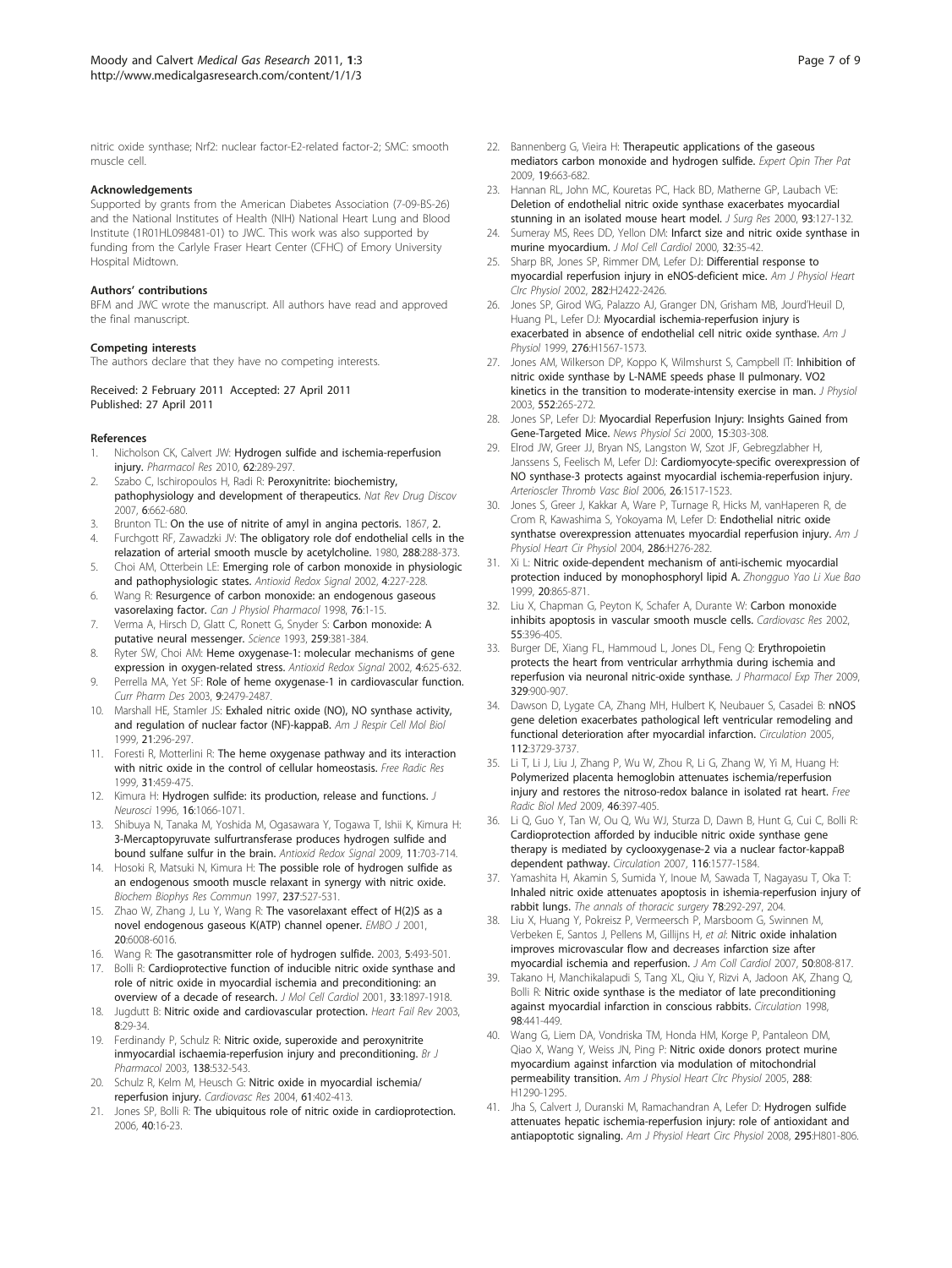- <span id="page-7-0"></span>42. Li O, Sun B, Wang X, Jin Z, Zhou Y, Dong L, Jiang LH, Rong W: [A crucial](http://www.ncbi.nlm.nih.gov/pubmed/19803741?dopt=Abstract) [role for hydrogen sulfide in oxygen sensing via modulating large](http://www.ncbi.nlm.nih.gov/pubmed/19803741?dopt=Abstract) [conductance calcium-activated potassium channels.](http://www.ncbi.nlm.nih.gov/pubmed/19803741?dopt=Abstract) Antioxid Redox Signal 2010, 12:1179-1189.
- 43. Calvert JW, Jha S, Gundewar S, Elrod JW, Ramachandran A, Pattillo CB, Kevil CG, Lefer DJ: [Hydrogen sulfide mediates cardioprotection through](http://www.ncbi.nlm.nih.gov/pubmed/19608979?dopt=Abstract) [Nrf2 signaling.](http://www.ncbi.nlm.nih.gov/pubmed/19608979?dopt=Abstract) Circ Res 2009, 105:365-374.
- 44. Jones NC, Constantin D, Gibson CL, Prior MJ, Morris PG, Marsden CA, Murphy S: [A detrimental role for nitric oxide synthase-2 in the pathology](http://www.ncbi.nlm.nih.gov/pubmed/15290896?dopt=Abstract) [resulting from acute cerebral injury.](http://www.ncbi.nlm.nih.gov/pubmed/15290896?dopt=Abstract) J Neuropathol Exp Neurol 2004, 63:708-720.
- 45. Lakkisto P, Palojoki E, Backlund T, Saraste A, Tikkanen I, Voipio-Pulkki LM, Pulkki K: [Expression of heme oxygenase-1 in response to myocardial](http://www.ncbi.nlm.nih.gov/pubmed/12392996?dopt=Abstract) [infarction in rats.](http://www.ncbi.nlm.nih.gov/pubmed/12392996?dopt=Abstract) J Mol Cell Cardiol 2002, 34:1357-1365.
- 46. Grilli A, De Lutiis MA, Patruno A, Speranza L, Gizzi F, Taccardi AA, Di Napoli P, De Caterina R, Conti P, Felaco M: [Inducible nitric oxide synthase](http://www.ncbi.nlm.nih.gov/pubmed/12817626?dopt=Abstract) [and heme oxygenase-1 in rat heart: direct effect of chronic exposure to](http://www.ncbi.nlm.nih.gov/pubmed/12817626?dopt=Abstract) [hypoxia.](http://www.ncbi.nlm.nih.gov/pubmed/12817626?dopt=Abstract) Ann Clin Lab Sci 2003, 33:208-215.
- 47. Mei DS, Du YA, Wang Y: [Cardioprotection and mechanisms of exogenous](http://www.ncbi.nlm.nih.gov/pubmed/17571314?dopt=Abstract) [carbon monoxide releaser CORM-2 against ischemia/reperfusion injury](http://www.ncbi.nlm.nih.gov/pubmed/17571314?dopt=Abstract) [in isolated rat hearts.](http://www.ncbi.nlm.nih.gov/pubmed/17571314?dopt=Abstract) Zhejiang Da Xue Xue Bao Yi Xue Ban 2007, 36:291-297.
- 48. Clark JE, Kottam A, Motterlini R, Marber MS: [Measuring left ventricular](http://www.ncbi.nlm.nih.gov/pubmed/19059354?dopt=Abstract) [function in the normal, infarcted and CORM-3-preconditioned mouse](http://www.ncbi.nlm.nih.gov/pubmed/19059354?dopt=Abstract) [heart using complex admittance-derived pressure volume loops.](http://www.ncbi.nlm.nih.gov/pubmed/19059354?dopt=Abstract) J Pharmacol Toxicol Methods 2009, 59:94-99.
- 49. Yoshida J, Ozaki K, Nalesnik M, Ueki S, Castillo-Rama M, Faleo G, Ezzelarab M, Nakao A, Ekser B, Echeverri G, et al: [Ex vivo application of](http://www.ncbi.nlm.nih.gov/pubmed/20199500?dopt=Abstract) [carbon monoxide in UW solutionprevents transplant-induced renal](http://www.ncbi.nlm.nih.gov/pubmed/20199500?dopt=Abstract) [ischemia/reperfusion injury in pigs.](http://www.ncbi.nlm.nih.gov/pubmed/20199500?dopt=Abstract) Am J Transplant 2010, 10:763-772.
- 50. Guo Y, Stein A, Wu W, Tan W, Zhu X, Li Q, Dawn B, Motterlini R, Bolli R: [Administration of a Co-releasing molecule at the time of reperfusion](http://www.ncbi.nlm.nih.gov/pubmed/14704226?dopt=Abstract) [reduces infarct size in vivo.](http://www.ncbi.nlm.nih.gov/pubmed/14704226?dopt=Abstract) Am J Physiol Heart Circ Physiol 2004, 286: H1649-1653.
- 51. Kimura Y, Kimura H: [Hydrogen sulfide protects neurons from oxidative](http://www.ncbi.nlm.nih.gov/pubmed/15155563?dopt=Abstract) [stress.](http://www.ncbi.nlm.nih.gov/pubmed/15155563?dopt=Abstract) FASEB 1 2004, 18:1165-1167.
- 52. Mancardi D, Penna C, Merlino A, Del Soldato P, Wink DA, Pagliaro P: [Physiological and pharmacological features of the novel gasotransmitter:](http://www.ncbi.nlm.nih.gov/pubmed/19285949?dopt=Abstract) [hydrogen sulfide.](http://www.ncbi.nlm.nih.gov/pubmed/19285949?dopt=Abstract) Biochim Biophys Acta 2009, 1787:864-872.
- 53. Mustafa AK, Gadalla MM, Snyder SH: [Signaling by gasotransmitters.](http://www.ncbi.nlm.nih.gov/pubmed/19401594?dopt=Abstract) Sci Signal 2009, 2:re2.
- 54. Johansen D, Ytrehus K, Baxter GF: [Exogenous hydrogen sulfide \(H2S\)](http://www.ncbi.nlm.nih.gov/pubmed/16328106?dopt=Abstract) [protects against regional myocardial ischemia-reperfusion injury](http://www.ncbi.nlm.nih.gov/pubmed/16328106?dopt=Abstract)– [Evidence for a role of K ATP channels.](http://www.ncbi.nlm.nih.gov/pubmed/16328106?dopt=Abstract) Basic Res Cardiol 2006, 101:53-60.
- 55. Elsey DJ, Fowkes RC, Baxter GF: [Regulation of cardiovascular cell function](http://www.ncbi.nlm.nih.gov/pubmed/20104507?dopt=Abstract) [by hydrogen sulfide \(H\(2\)S\).](http://www.ncbi.nlm.nih.gov/pubmed/20104507?dopt=Abstract) Cell Biochem Funct 2010, 28:95-106.
- 56. Hu Y, Chen X, Pan T, Neo K, Lee S, Khin E, Moore P, Bian J: [Cardioprotection induced by hydrogen sulfide preconditioning involves](http://www.ncbi.nlm.nih.gov/pubmed/17674030?dopt=Abstract) [activation of ERK and PI3K/Akt pathways.](http://www.ncbi.nlm.nih.gov/pubmed/17674030?dopt=Abstract) Pflugers Arch 2008, 455:607-616.
- 57. Bian JS, Yong Q, Pan T, Feng Z, Ali M, Zhou S, Moore P: [Role of hydrogen](http://www.ncbi.nlm.nih.gov/pubmed/16204473?dopt=Abstract) [sulfide in the cardioprotection caused by ischemic preconditioning in](http://www.ncbi.nlm.nih.gov/pubmed/16204473?dopt=Abstract) [the rat heart and cardiac myocytes.](http://www.ncbi.nlm.nih.gov/pubmed/16204473?dopt=Abstract) J Pharmacol Exp Ther 2006, 316:670-678.
- 58. Elrod JW, Calvert JW, Morrison J, Doeller JE, Kraus DW, Tao L, Jiao X, Scalia R, Kiss L, Szabo C, et al: [Hydrogen sulfide attenuates myocardial](http://www.ncbi.nlm.nih.gov/pubmed/17878306?dopt=Abstract) [ischemia-reperfusion injury by preservation of mitochondrial function.](http://www.ncbi.nlm.nih.gov/pubmed/17878306?dopt=Abstract) Proc Natl Acad Sci USA 2007, 104:15560-15565.
- 59. Sivarajah A, Collino M, Yasin M, Benetti E, Gallicchio M, Mazzon E, Cuzzocrea S, Fantozzi R, Thiemermann C: [Anti-apoptotic and anti](http://www.ncbi.nlm.nih.gov/pubmed/18636044?dopt=Abstract)[inflammatory effects of hydrogen sulfide in a rat model of regional](http://www.ncbi.nlm.nih.gov/pubmed/18636044?dopt=Abstract) [myocardial I/R.](http://www.ncbi.nlm.nih.gov/pubmed/18636044?dopt=Abstract) Shock 2009, 31:267-274.
- 60. Yang G, Wu L, Jiang B, Yang W, Qi J, Cao K, Meng Q, Mustafa AK, Mu W, Zhang S, et al: [H2S as a physiologic vasorelaxant: hypertension in mice](http://www.ncbi.nlm.nih.gov/pubmed/18948540?dopt=Abstract) [with deletion of cystathionine gamma-lyase.](http://www.ncbi.nlm.nih.gov/pubmed/18948540?dopt=Abstract) Science 2008, 322:587-590.
- 61. Ishii I, Akahoshi N, Yamada H, Nakano S, Izumi T, Suematsu M: [Cystathionine gamma-Lyase-deficient mice require dietary cysteine to](http://www.ncbi.nlm.nih.gov/pubmed/20566639?dopt=Abstract) [protect against acute lethal myopathy and oxidative injury.](http://www.ncbi.nlm.nih.gov/pubmed/20566639?dopt=Abstract) J Biol Chem 2010, 285:26358-26368.
- 62. Phillips L, Lopez-Nebllna F, Toledo A, Anaya-Prado R, Toledo-Pereyra p: Nitric Oxide Mechanism of protection in ischemia reperfusion injury. Invs Surgery 2009, 22:46-55.
- 63. Kuroki I, Miyazaki T, Mizukami I, Matsumoto N, Matsumoto I: [Effect of](http://www.ncbi.nlm.nih.gov/pubmed/15362764?dopt=Abstract) [sodium nitroprusside on ischemia-reperfusion injuries of the rat liver.](http://www.ncbi.nlm.nih.gov/pubmed/15362764?dopt=Abstract) Hepatogastroenterology 2004, 51:1404-1407.
- 64. Kang K, Zhao M, Jiang H, Tan G, Pan S, Sun X: [Role of hydrogen sulfide in](http://www.ncbi.nlm.nih.gov/pubmed/19790158?dopt=Abstract) [hepatic ischemia-reperfusion-induced injury in rats.](http://www.ncbi.nlm.nih.gov/pubmed/19790158?dopt=Abstract) Liver Transpl 2009, 15:1306-1314.
- 65. Xu GY, Winston JH, Shenoy M, Zhou S, Chen JD, Pasricha PJ: [The](http://www.ncbi.nlm.nih.gov/pubmed/19660142?dopt=Abstract) [endogenous hydrogen sulfide producing enzyme cystathionine-beta](http://www.ncbi.nlm.nih.gov/pubmed/19660142?dopt=Abstract) [synthase contributes to visceral hypersensitivity in a rat model of](http://www.ncbi.nlm.nih.gov/pubmed/19660142?dopt=Abstract) [irritable bowel syndrome.](http://www.ncbi.nlm.nih.gov/pubmed/19660142?dopt=Abstract) Mol Pain 2009, 5:44.
- 66. Tripatara P, Patel NS, Webb A, Rathod K, Lecomte FM, Mazzon E, Cuzzocrea S, Yaqoob MM, Ahluwalia A, Thiemermann C: [Nitrite-derived](http://www.ncbi.nlm.nih.gov/pubmed/17202421?dopt=Abstract) [nitric oxide protects the rat kidney against ischemia/reperfusion injury](http://www.ncbi.nlm.nih.gov/pubmed/17202421?dopt=Abstract) [in vivo: role for xanthine oxidoreductase.](http://www.ncbi.nlm.nih.gov/pubmed/17202421?dopt=Abstract) J Am Soc Nephrol 2007, 18:570-580.
- 67. Unal D, Yeni E, Erel O, Bitiren M, Vural H: [Antioxidative effects of](http://www.ncbi.nlm.nih.gov/pubmed/12111183?dopt=Abstract) [exogenous nitric oxide versus antioxidant vitamins on renal ischemia](http://www.ncbi.nlm.nih.gov/pubmed/12111183?dopt=Abstract) [reperfusion injury.](http://www.ncbi.nlm.nih.gov/pubmed/12111183?dopt=Abstract) Urol Res 2002, 30:190-194.
- Tripatara P, Patel NS, Collino M, Gallicchio M, Kieswich J, Castiglia S, Benetti E, Stewart KN, Brown PA, Yaqoob MM, et al: [Generation of](http://www.ncbi.nlm.nih.gov/pubmed/18679378?dopt=Abstract) [endogenous hydrogen sulfide by cystathionine gamma-lyase limits renal](http://www.ncbi.nlm.nih.gov/pubmed/18679378?dopt=Abstract) [ischemia/reperfusion injury and dysfunction.](http://www.ncbi.nlm.nih.gov/pubmed/18679378?dopt=Abstract) Lab Invest 2008, 88:1038-1048.
- 69. Chen SH, Cheung RT: [Neuropeptide Y and its receptor analogs](http://www.ncbi.nlm.nih.gov/pubmed/15942706?dopt=Abstract) [differentially modulate the immunoreactivity for neuronal or endothelial](http://www.ncbi.nlm.nih.gov/pubmed/15942706?dopt=Abstract) [nitric oxide synthase in the rat brain following focal ischemia with](http://www.ncbi.nlm.nih.gov/pubmed/15942706?dopt=Abstract) [reperfusion.](http://www.ncbi.nlm.nih.gov/pubmed/15942706?dopt=Abstract) J Biomed Sci 2005, 12:267-278.
- 70. Xing Y, Xu ZX, Mang J, Qian JL: [Vascular endothelial growth factor](http://www.ncbi.nlm.nih.gov/pubmed/15760533?dopt=Abstract) [expression in focal cerebral ischemia/reperfusion in injury in rats.](http://www.ncbi.nlm.nih.gov/pubmed/15760533?dopt=Abstract) Zhongguo Wei Zhong Bing Ji Jiu Yi Xue 2005, 17:174-176.
- 71. Calvert JW, Lefer DJ: [Myocardial protection by nitrite.](http://www.ncbi.nlm.nih.gov/pubmed/19251721?dopt=Abstract) Cardiovasc Res 2009, 83:195-203.
- 72. Florian B, Vintilescu R, Balseanu AT, Buga AM, Grisk O, Walker LC, Kessler C, Popa-Wagner A: [Long-term hypothermia reduces infarct volume in aged](http://www.ncbi.nlm.nih.gov/pubmed/18456407?dopt=Abstract) [rats after focal ischemia.](http://www.ncbi.nlm.nih.gov/pubmed/18456407?dopt=Abstract) Neurosci Lett 2008, 438:180-185.
- 73. Qu K, Chen CP, Halliwell B, Moore PK, Wong PT: [Hydrogen sulfide is a](http://www.ncbi.nlm.nih.gov/pubmed/16439695?dopt=Abstract) [mediator of cerebral ischemic damage.](http://www.ncbi.nlm.nih.gov/pubmed/16439695?dopt=Abstract) Stroke 2006, 37:889-893.
- 74. Ren G, Bardwell J: Engineered pathways for correct disulfide bond oxidation. Antioxid Redox Signal
- 75. Kimura Y, Goto Y, Kimura H: [Hydrogen sulfide increases glutathione](http://www.ncbi.nlm.nih.gov/pubmed/19852698?dopt=Abstract) [production and suppresses oxidative stress in mitochondria.](http://www.ncbi.nlm.nih.gov/pubmed/19852698?dopt=Abstract) Antioxid Redox Sianal 2010, 12:1-13
- 76. Minamishima S, Bougaki M, Sips PY, Yu JD, Minamishima YA, Elrod JW, Lefer DJ, Bloch KD, Ichinose F: [Hydrogen sulfide improves survival after](http://www.ncbi.nlm.nih.gov/pubmed/19704099?dopt=Abstract) [cardiac arrest and cardiopulmonary resuscitation via a nitric oxide](http://www.ncbi.nlm.nih.gov/pubmed/19704099?dopt=Abstract) [synthase 3-dependent mechanism in mice.](http://www.ncbi.nlm.nih.gov/pubmed/19704099?dopt=Abstract) Circulation 2009, 120:888-896.
- 77. Ryter S, Morse D, Choi A: Heme oxygenase-1/carbon monoxide:from basic science to therapeutic applications. Antioxid Red Siganl 2010, 12:1-13.
- 78. Katori M, Busuttil RW, Kupiec-Weglinski JW: [Heme oxygenase-1 system in](http://www.ncbi.nlm.nih.gov/pubmed/12394829?dopt=Abstract) [organ transplantation.](http://www.ncbi.nlm.nih.gov/pubmed/12394829?dopt=Abstract) Transplantation 2002, 74:905-912.
- 79. Akamatsu Y, Haga M, Tyagi S, Yamashita K, Graca-Souza AV, Ollinger R, Czismadia E, May GA, Ifedigbo E, Otterbein LE, et al: [Heme oxygenase-1](http://www.ncbi.nlm.nih.gov/pubmed/14977880?dopt=Abstract) [derived carbon monoxide protects hearts from transplant associated](http://www.ncbi.nlm.nih.gov/pubmed/14977880?dopt=Abstract) [ischemia reperfusion injury.](http://www.ncbi.nlm.nih.gov/pubmed/14977880?dopt=Abstract) FASEB J 2004, 18:771-772.
- 80. Yoshida Y, Hatayama N, Seki K: [Study on the preservation with CO \(PCO =](http://www.ncbi.nlm.nih.gov/pubmed/19775514?dopt=Abstract) [200-2,000 hPa\), resuscitation, and heterotopic transplantation of an](http://www.ncbi.nlm.nih.gov/pubmed/19775514?dopt=Abstract) [isolated rat heart.](http://www.ncbi.nlm.nih.gov/pubmed/19775514?dopt=Abstract) Cell Transplant 2009, 18:535-540.
- 81. Sato K, Balla J, Otterbein L, Smith RN, Brouard S, Lin Y, Csizmadia E, Sevigny J, Robson SC, Vercellotti G, et al: [Carbon monoxide generated by](http://www.ncbi.nlm.nih.gov/pubmed/11238670?dopt=Abstract) heme [oxygenase-1 suppresses the rejection of mouse-to-rat cardiac](http://www.ncbi.nlm.nih.gov/pubmed/11238670?dopt=Abstract) [transplants.](http://www.ncbi.nlm.nih.gov/pubmed/11238670?dopt=Abstract) J Immunol 2001, 166:4185-4194.
- 82. Zhou HC, Ding WG, Cui XG, Pan P, Zhang B, Li WZ: Carbon monoxide inhalation ameliorates conditions of lung grafts from rat brain death donors. Chin Med J (Engl) 2008, 121:1411-1419.
- 83. Williams JW, Mital D, Chong A, Kottayil A, Millis M, Longstreth J, Huang W, Brady L, Jensik S: [Experiences with leflunomide in solid organ](http://www.ncbi.nlm.nih.gov/pubmed/11884931?dopt=Abstract) [transplantation.](http://www.ncbi.nlm.nih.gov/pubmed/11884931?dopt=Abstract) Transplantation 2002, 73:358-366.
- 84. Hartsfield CL: [Cross talk between carbon monoxide and nitric oxide.](http://www.ncbi.nlm.nih.gov/pubmed/12006181?dopt=Abstract) Antioxid Redox Signal 2002, 4:301-307.